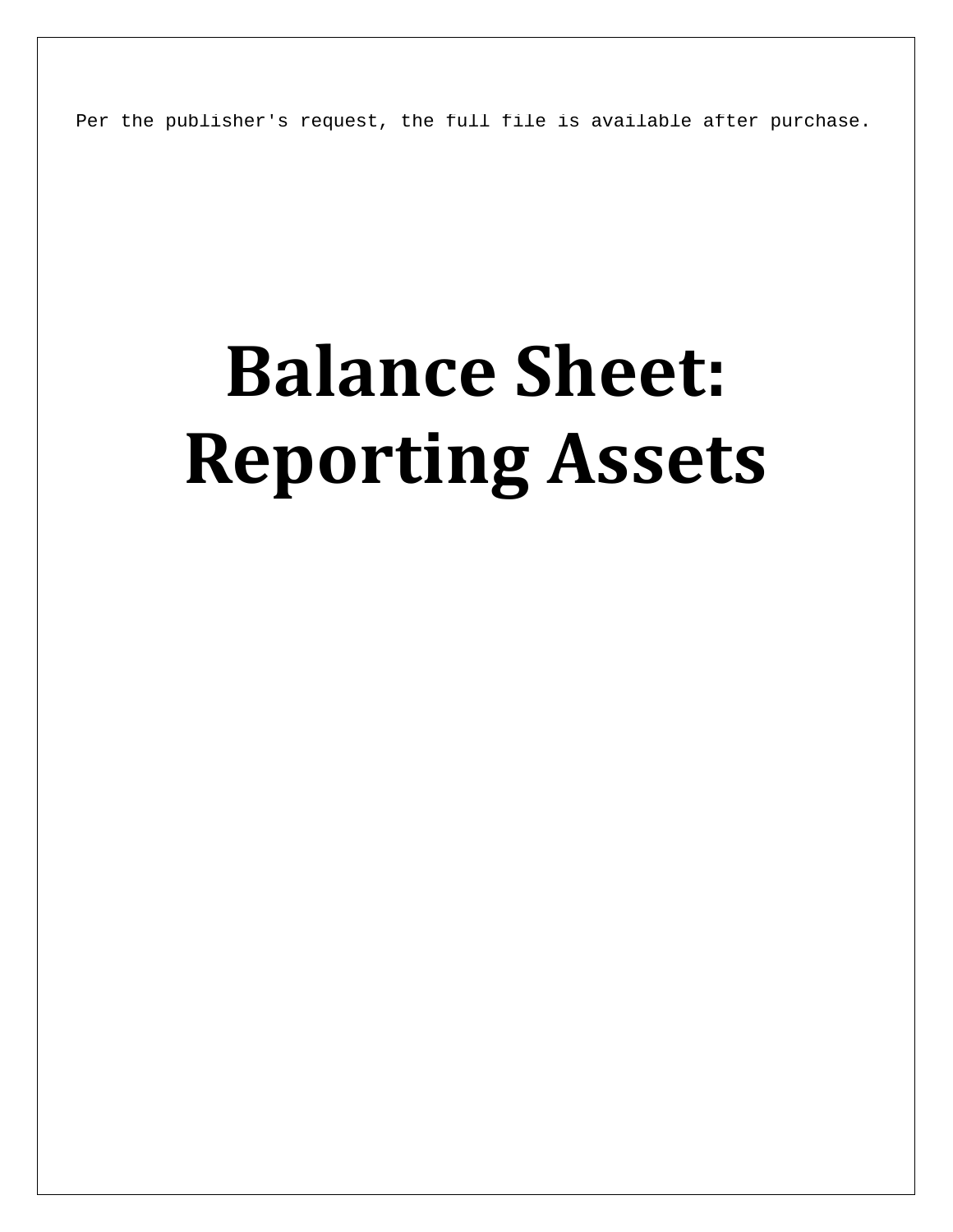## **Balance Sheet: Reporting Assets**

Copyright © 2014 by

#### DELTACPE LLC

All rights reserved. No part of this course may be reproduced in any form or by any means, without permission in writing from the publisher.

The author is not engaged by this text or any accompanying lecture or electronic media in the rendering of legal, tax, accounting, or similar professional services. While the legal, tax, and accounting issues discussed in this material have been reviewed with sources believed to be reliable, concepts discussed can be affected by changes in the law or in the interpretation of such laws since this text was printed. For that reason, the accuracy and completeness of this information and the author's opinions based thereon cannot be guaranteed. In addition, state or local tax laws and procedural rules may have a material impact on the general discussion. As a result, the strategies suggested may not be suitable for every individual. Before taking any action, all references and citations should be checked and updated accordingly.

*This publication is designed to provide accurate and authoritative information in regard to the subject matter covered. It is sold with the understanding that the publisher is not engaged in rendering legal, accounting, or other professional service. If legal advice or other expert advice is required, the services of a competent professional person should be sought.*

*—-From a Declaration of Principles jointly adopted by a committee of the American Bar Association and a Committee of Publishers and Associations.*

All numerical values in this course are examples subject to change. The current values may vary and may not be valid in the present economic environment.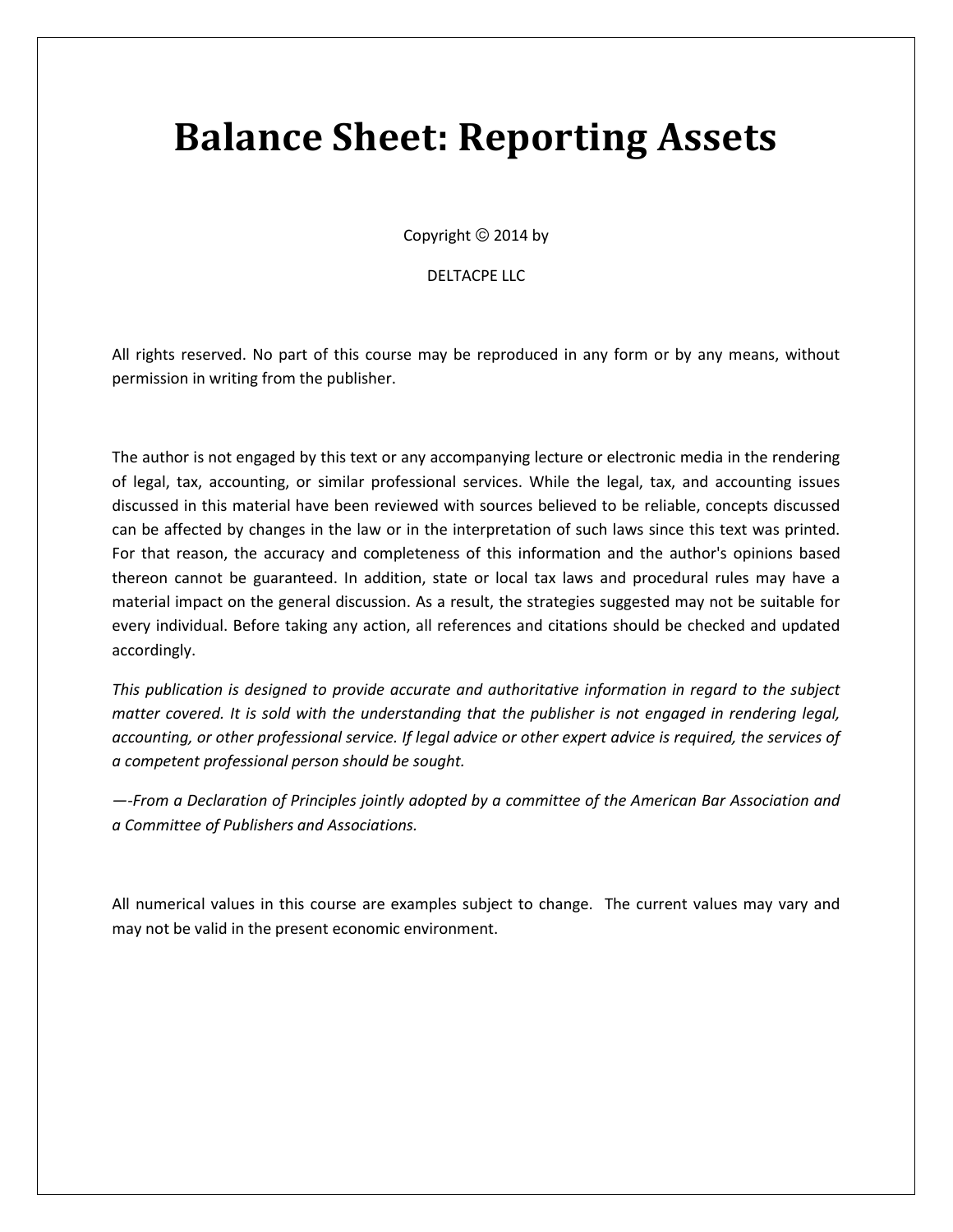### **Course Description**

This course discusses generally accepted accounting principles (GAAP) for reporting assets on the balance sheet. It includes a discussion of accounts and loans receivable, inventory, prepaid expenses, fixed assets, capitalized interest, exchange of assets, impairment of assets, involuntary conversion, intangibles, and transfer of financial assets. Promulgated GAAP for current assets is provided in ASC 210-10-45-1 through 45-3, *Balance Sheet: Overall*. Current assets have a life of one year or the normal operating cycle of the business, whichever is greater. The accounting policies and any restrictions on current assets must be disclosed.

**Field of Study Accounting** Level of Knowledge **Basic to Intermediate Prerequisite** Basic Accounting **Advanced Preparation** None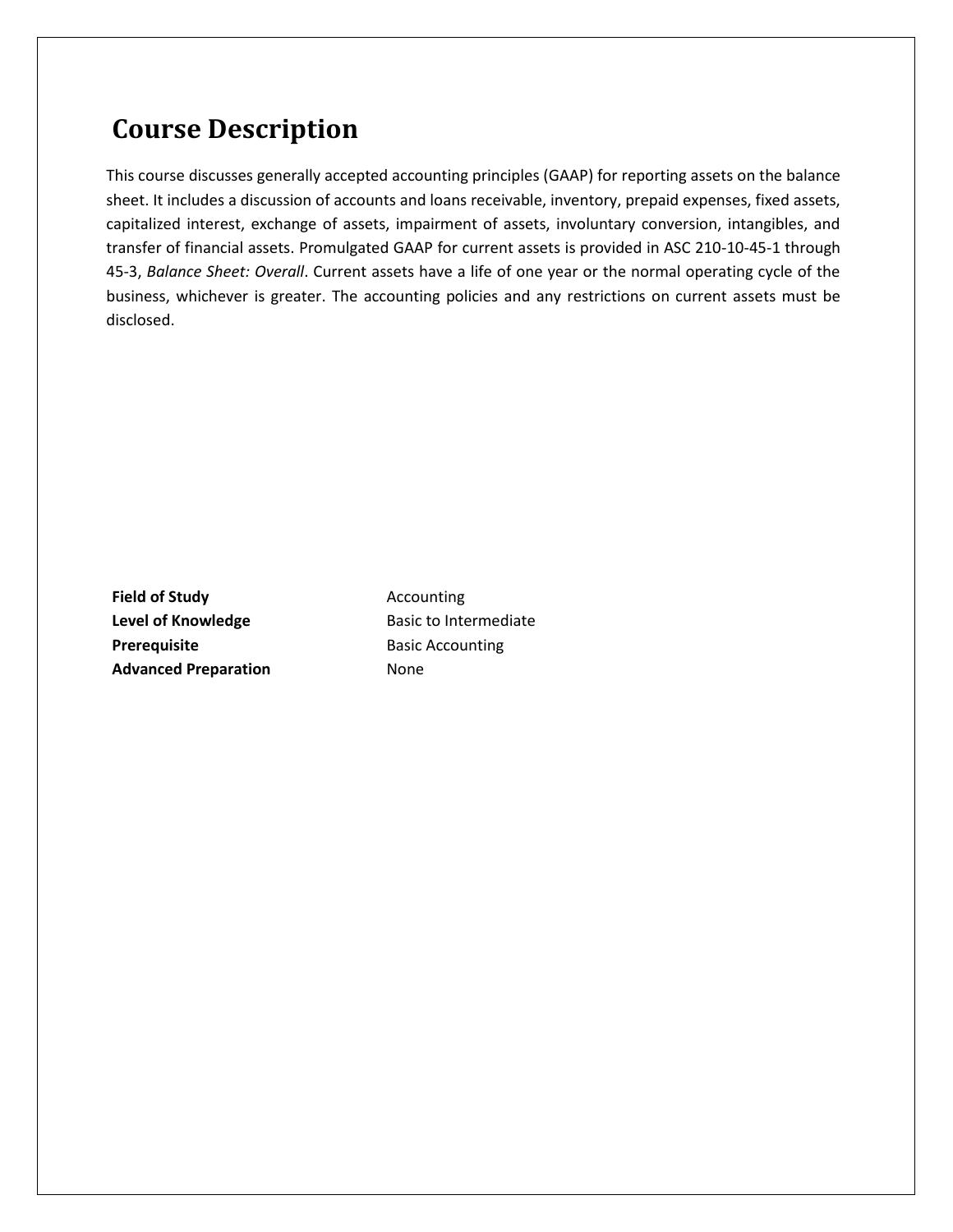## **Table of Contents**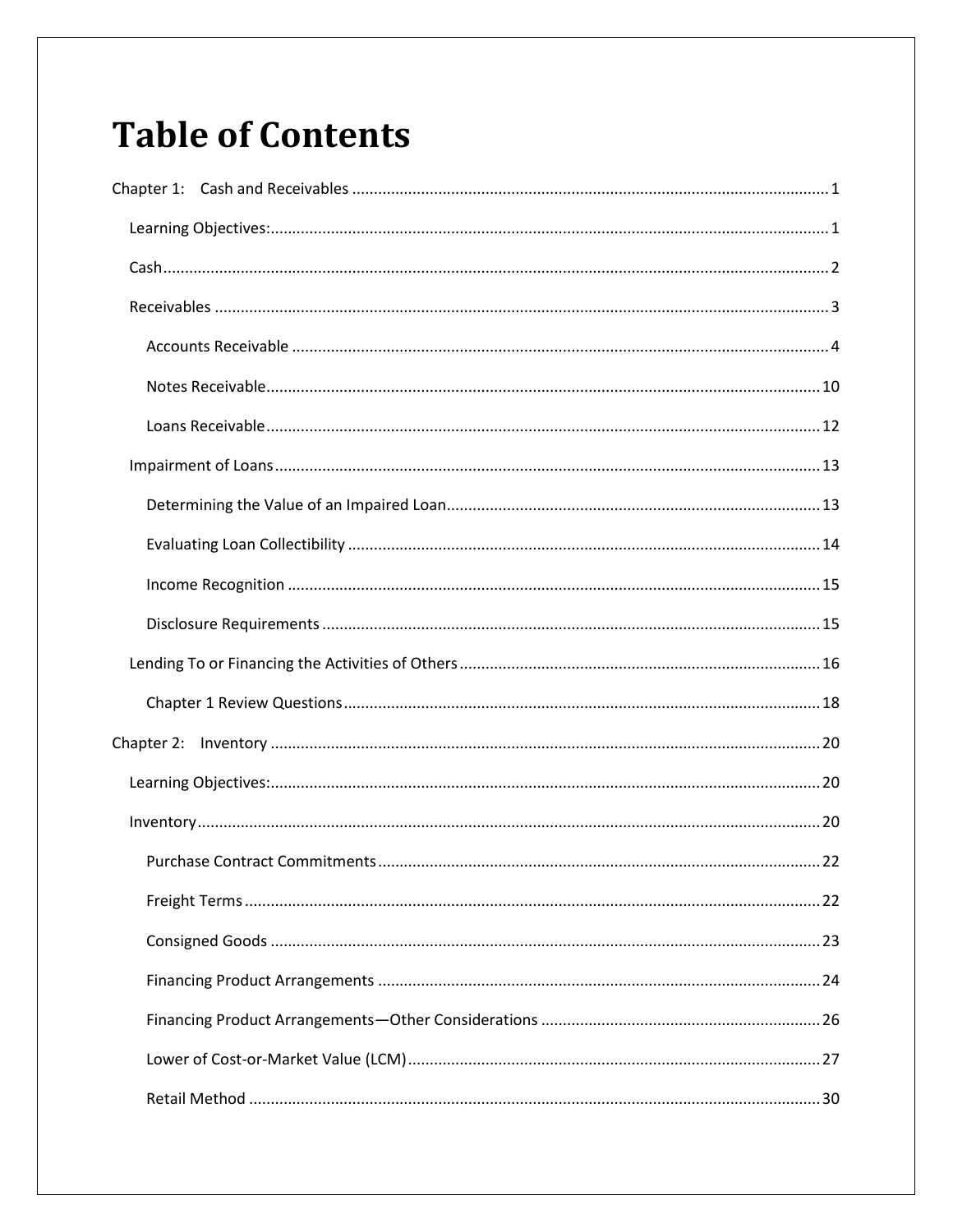| Retail Lower-of-Average-Cost-or-Market-Value (Conventional Retail) Method  30 |  |
|-------------------------------------------------------------------------------|--|
|                                                                               |  |
|                                                                               |  |
|                                                                               |  |
|                                                                               |  |
|                                                                               |  |
|                                                                               |  |
|                                                                               |  |
|                                                                               |  |
|                                                                               |  |
|                                                                               |  |
|                                                                               |  |
|                                                                               |  |
|                                                                               |  |
|                                                                               |  |
|                                                                               |  |
|                                                                               |  |
|                                                                               |  |
|                                                                               |  |
|                                                                               |  |
|                                                                               |  |
|                                                                               |  |
|                                                                               |  |
|                                                                               |  |
|                                                                               |  |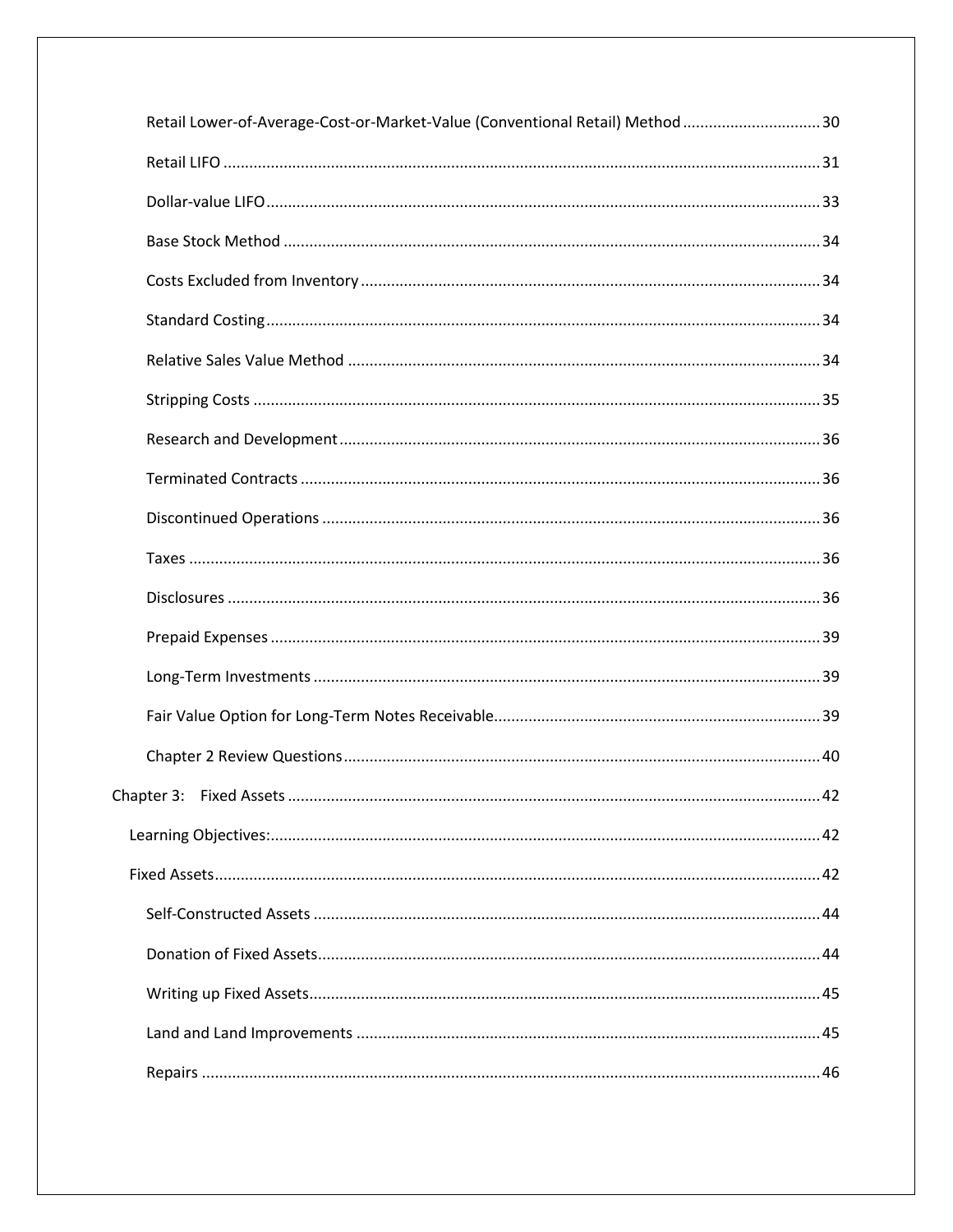| Accounting for the Impairment of Long-Lived Assets and Related Considerations  49 |
|-----------------------------------------------------------------------------------|
|                                                                                   |
|                                                                                   |
|                                                                                   |
|                                                                                   |
|                                                                                   |
|                                                                                   |
|                                                                                   |
|                                                                                   |
|                                                                                   |
|                                                                                   |
|                                                                                   |
|                                                                                   |
|                                                                                   |
|                                                                                   |
|                                                                                   |
|                                                                                   |
|                                                                                   |
|                                                                                   |
|                                                                                   |
|                                                                                   |
|                                                                                   |
|                                                                                   |